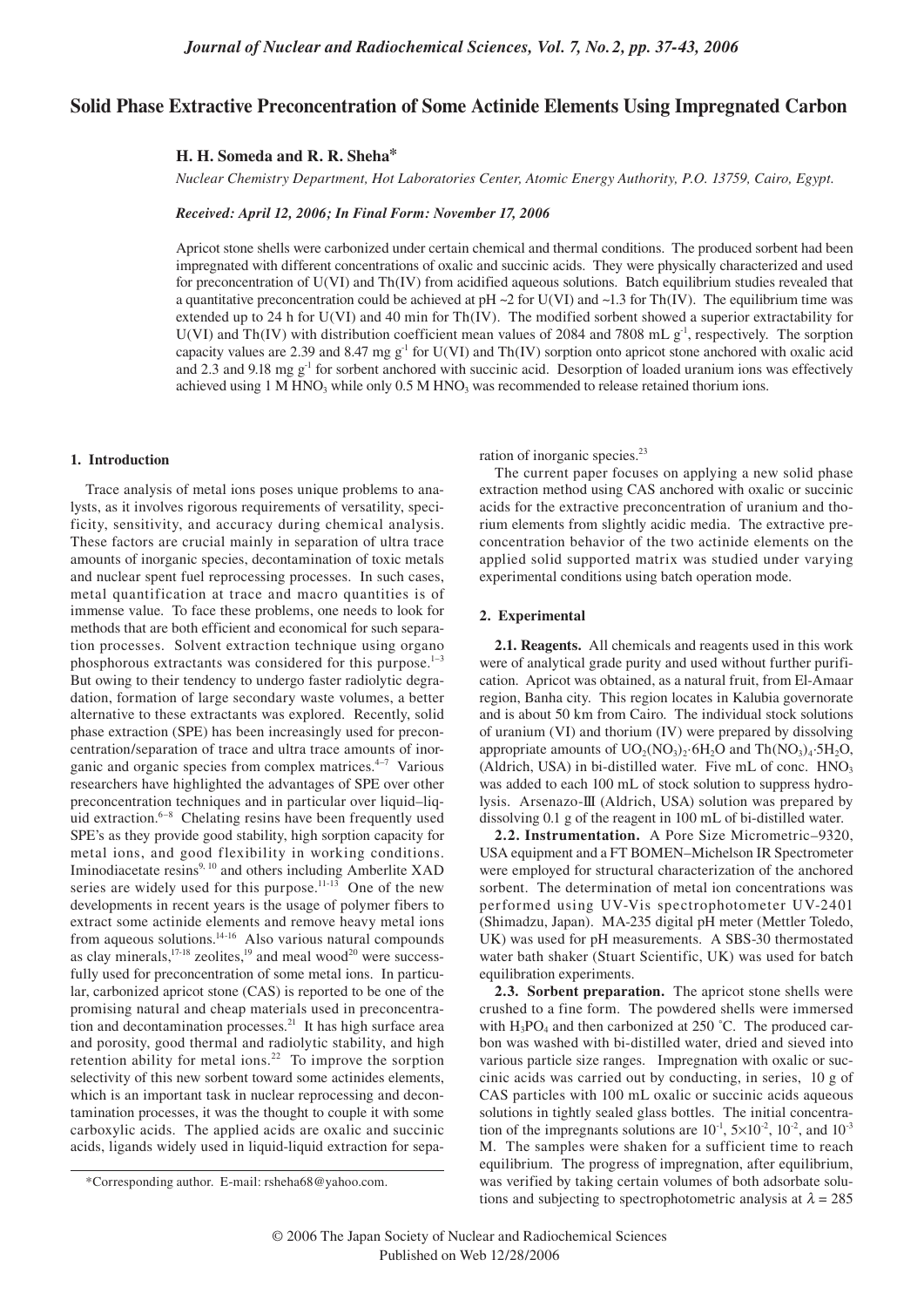nm to determine oxalic acid concentration while succinic acid concentration was determined by titration against NaOH in presence of phenolphthalein. Then the impregnated carbon was dried at 35 °C for 24 h and kept in a desiccator, to prevent water vapour sorption, for further usage.

**2.4. Recommended procedure.** The experiments performed in this study were carried out in duplicates in most cases and triplicates whenever needed. The extractive preconcentration was carried out by equilibrating 0.1 g of apricot stone impregnated with oxalic or succinic acids with 10 mL metal ion solution of  $10^{-5}$  M U(VI) or  $2.5 \times 10^{-5}$  M Th(IV) initial concentrations in sealed glass bottles. The samples were shaken with 200 rpm shaking rate at 26 °C. Samples were taken at appropriate time intervals as necessary and centrifuged, and metal ion concentration was determined spectrophotometrically using Arsenazo-III reagent. The solution pH value was adjusted at  $\sim$  2-3 for U(VI) complexation while 3 M HCl medium was applied for Th(IV)-Arsenazo complexation. The absorbance of Arsenazo-III complexes was measured at  $656$  nm. The sorbed amount  $(\%)$ of each metal ion and the distribution coefficient  $(K_d)$  were calculated using the relationships:

Sorbed amount (
$$
\%
$$
) =  $\frac{C_i - C_f}{C_i} \times 100$ , (1)

$$
K_{\rm d} = \frac{C_{\rm i} - C_{\rm f}}{C_{\rm f}} \times \frac{V}{m},\tag{2}
$$

where  $C_i$  and  $C_f$  are the initial and final concentrations of metal ion in aqueous solution and *V*/*m* is the ratio of aqueous volume to the sorbent weight. The metal capacity of the sorbents was determined as follows: One g of impregnated CAS is added to a vessel containing 100 mL volume of U(VI) or Th(IV) solutions of known initial concentrations and shook till equilibrium under optimum conditions. The aqueous phase was separated and analyzed periodically with time for cation concentrations and then replaced with a fresh solution of the same cation. These procedures were repeated until no further uptake is observed. The sorption capacity was calculated as:

Sorption capacity = 
$$
\frac{\text{Sorbed amount}(\%)}{100} C_i Z \frac{V}{m}
$$
, (3)

where *Z* represents the ion valency.

Similar batch studies were performed by conducting the sorbents, loaded with metal ions, with fresh solutions of different HNO<sub>3</sub> concentrations or bi-distilled water. The mixtures were shaken for different time intervals and centrifuged, and the concentrations of metal ions desorbed in solution were analysed. The desorbed amount was calculated using the relation:

Desorbed amount (
$$
\%
$$
) =  $\frac{C_d - xC_f}{C_i - C_f} \times 100,$  (4)

where  $C_d$  is the total desorbed concentrations of metal ion after time *t*, and *x* is the volume fraction of aqueous solution left initially with sorbent (mL).

#### **3. Result and Discussions**

**3.1. Characterization studies.** The surface characteristics of carbonized apricot stone (CAS) is given in Table 1. The data reveal a high surface area and provide porous surface structure. The IR spectra of free and impregnated CAS are given in Figure 1. The spectra show broad band at  $3433 \text{ cm}^{-1}$  that may be attributed to OH stretching vibration. The bands at 2856 and 2928 cm<sup>-1</sup> could be assigned to  $C=C$  vibration while bands at 1702 and 1614  $\text{cm}^{-1}$  can be ascribed to C=O and /or COO stretching frequency. The bands imposed at 1171 and 991 cm<sup>-1</sup> are indicative to the presence of oxygenated inorganic constituents (M-O vibration interactions). After impregnation with oxalic acid the bands at  $2856$  and  $1614 \text{ cm}^{-1}$  disappeared while

**TABLE 1: The physical characteristics of carbonized apricot stone (CAS)**

 $\overline{\phantom{a}}$ 

| Property                | Value                             |
|-------------------------|-----------------------------------|
| - BET surface area      | $85.8 \text{ m}^2 \text{ g}^{-1}$ |
| - Median pore volume    | 5.24 $\mu$ m <sup>3</sup>         |
| - Average pore diameter | $0.089 \mu m$                     |
| - Apparent density      | $0.858$ g cm <sup>-3</sup>        |
| - Solid density         | $0.636$ g cm <sup>-3</sup>        |
| - Porosity              | 25.85%                            |
| - Grain size            | $0.125 - 0.09$ mm                 |



**Figure 1.** FT-IR spectra for carbonized apricot stone (CAS) impregnated with oxalic and succinic acids.

1702 cm-1 band was shifted to 1712 cm-1 and new bands at 1244, 718, and 481 cm<sup>-1</sup> were obtained. Also, impregnation with succinic acid caused the peaks at 3433, 2928, and 2856 cm-1 to disappear and two new peaks appeared at 1419 and 1305 cm<sup>-1</sup>. This indicates that the molecules of oxalic and succinic acids were attached to apricot stone surface through chemical interactions. These interactions result in certain chemical bonds caused a change in the vibrational frequencies of the chemical groups in apricot stone surface. On the light of this investigation, it can be assumed that the applied impregnants are trapped to CAS surface through crosslinking interactions between the carbonyl sites on the sorbent surface and the oxygenated groups of the impregnant structure.

**3.2. Impregnation tolerance limits.** Different concentrations of oxalic and succinic acids ranged from  $10^{-3}$ – $10^{-1}$  M were applied individually to impregnate our new sorbent (CAS). The obtained data show that both oxalic and succinic acids were completely sorbed on CAS surface with 100% uptake. This behavior is coincident with the sorption of other organic acids on CAS.22 The release of these impregnants from loaded CAS using dilute solutions of  $HNO<sub>3</sub>$  have pH range 1.5–5 does not exceed 1.9% and 2.6% for oxalic and succinic acids, while bi-distilled water was found to have no effect. This negligible release illustrates the stability of the impregnated sorbents under the applied experimental conditions. The sorption of  $U(VI)$  and  $Th(V)$  from nitric acid solution using the prepared impregnated sorbents is clarified in Figures 2 and 3. It is evident from Figure 2 that, CAS impregnated with  $10^{-3}$  M oxalic acid records a U(VI) sorbed amount of 42% decreased to 31% by increasing oxalic acid concentration up to  $10^{-1}$  M. The sorption extent on free CAS was 34% and this value is very similar to that obtained by Starvin et  $al<sup>24</sup>$  on studying the sorption of U(VI) by activated carbon. This means that impregnation with 10-3 M oxalic acid enhances the sorption process but higher concentrations of this impregnant have no effect. Impregnation of CAS with succinic acid increases the sorbed amount of U(VI) and the sorption extent enhances regularly with increasing the impregnant concentration.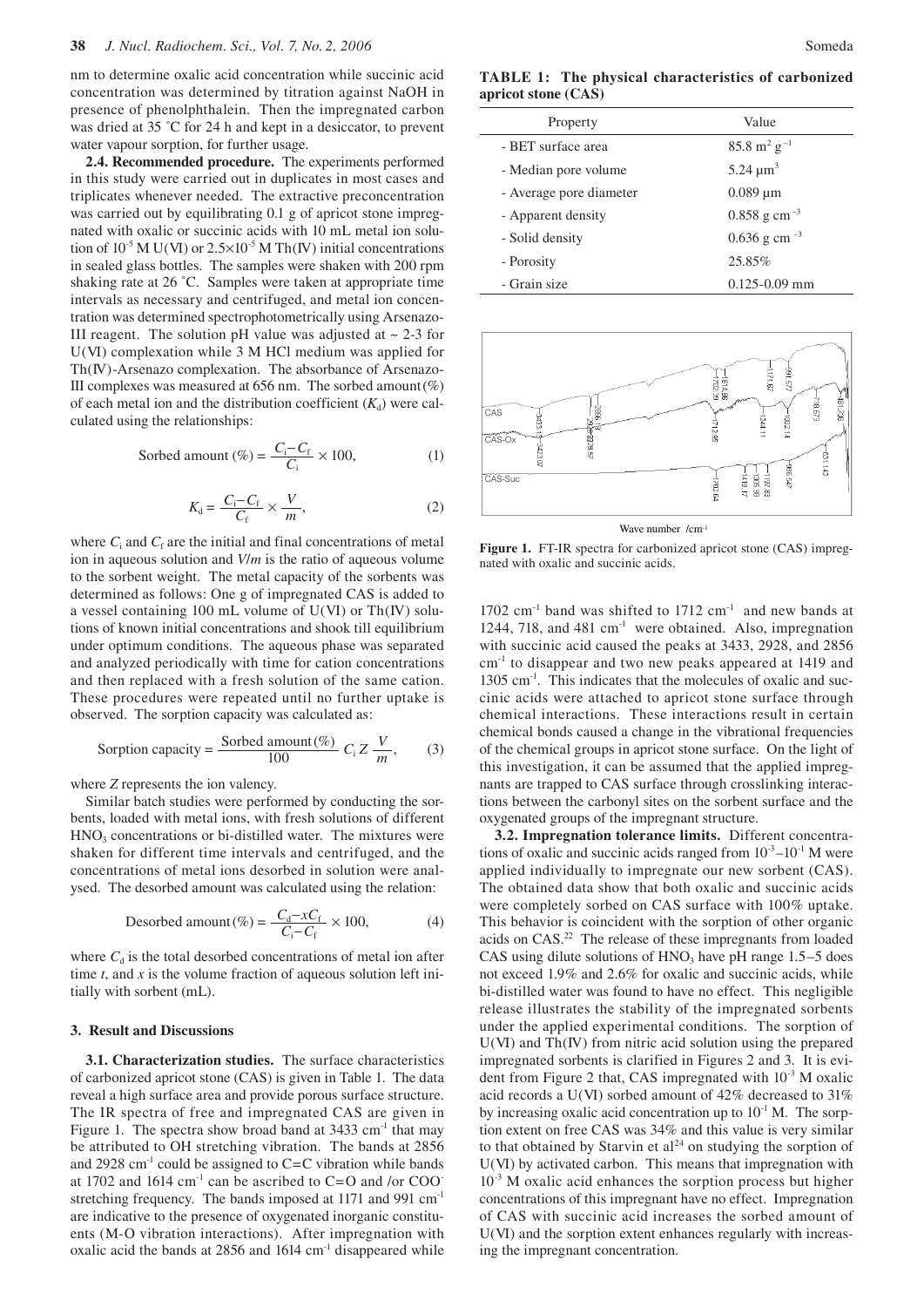

**Figure 2.** Sorption of  $UO_2^{2+}$  from HNO<sub>3</sub> aqueous solution on CAS impregnated with different concentrations of oxalic and succinic acids (*V/m* 100, pH=~2, time=48 h, temp.= 26±2 ˚C).



**Figure 3.** Sorption of Th<sup>4+</sup> from HNO<sub>3</sub> aqueous solution on CAS impregnated with different concentrations of oxalic and succinic acids (*V/m*=100, pH~1.5, time=2 h, temp.=26±2 ˚C).

Figure 3 shows the sorption of Th(IV) onto CAS anchored with different concentrations of oxalic and succinic acids. The plots imply that the sorbed amount of Th(IV) decreased from 95% to 11% by increasing the concentration of oxalic acid, as an impregnant, from  $10^{-3}$  to  $10^{-1}$  M. This sorption reduction clarifies that increasing the impregnant concentration decreases the sorption ability of CAS towards thorium species. This behavior can be referred to the formation of thorium-oxalate complex species having the composition Th(C<sub>2</sub>O<sub>4</sub>)<sub>4</sub><sup>-4</sup>.<sup>25, 26</sup> These highly anionic species increase the solubility of thorium ions in aqueous phase and consequently decrease their retention on carbonized apricot stone surface. On other hand, impregnation with  $10^{-3}$  M succinic acid slightly increases the sorbed amount percent of thorium ions on CAS and this enhancement was improved by increasing succinic acid concentrations up to  $10^{-1}$  M. Therefore, CAS impregnated with



**Figure 4.** Effect of pH on sorption of  $UO_2^{2+}$  from HNO<sub>3</sub> aqueous solution on different apricot stone sorbents (*V/m*=100, time=48 h, temp.= $26 \pm 2$  °C).



**Figure 5.** Effect of pH on sorption of Th<sup>4+</sup> from HNO<sub>3</sub> aqueous solution on different apricot stone sorbents (*V/m*=100, time=2 h, temp.= $26 \pm 2$  °C).

 $10^{-3}$  M oxalic acid and  $10^{-1}$  M succinic acid was subjected into the further investigations.

### **3.3. Sorption studies**

*3.3.1. pH effect.* Sorption of U(VI) and Th(IV) from aqueous solution as a function of solution pH was studied using the previously described anchored sorbents and the revealed data are illustrated in Figures 4 and 5. The results clarify that the sorption of both analytes generally increases with increasing the pH value. The average sorbed amount was increased from 19–24% to 33.6–41.6% as pH value increased from 0.2 up to 2 for U(VI) and increased form  $5-6.9\%$  to  $94-99.6\%$  by rising pH value from 0.05 up to 1.3 for Th(IV). This behavior can be discussed on the light of the exchangeable properties of hydrogen ions and their effect on the solubility equilibria. At low pH value, hydrogen ions compete for the available active sites on sorbent surface protonating their function groups and this neg-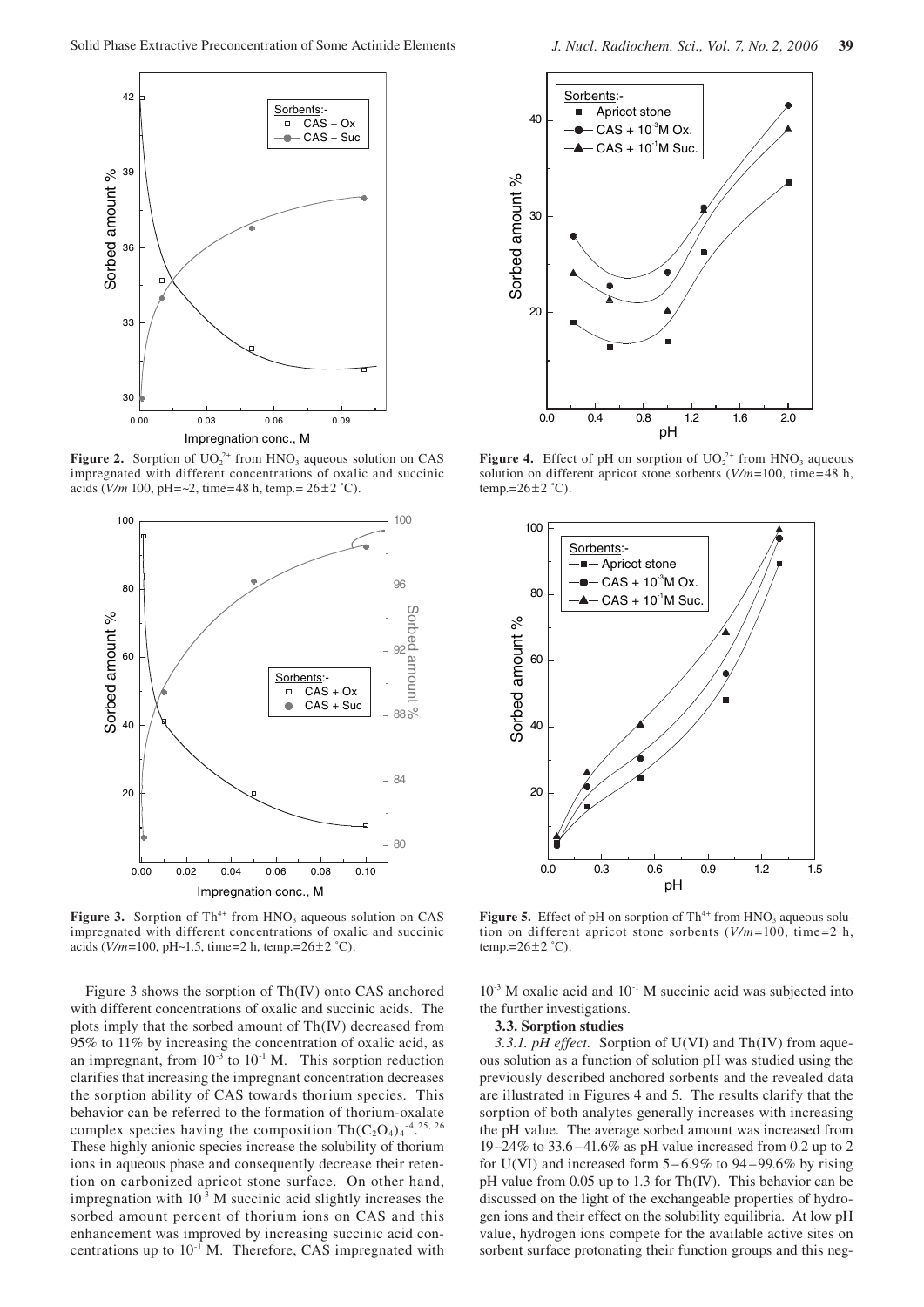

**Figure 6.** Variation of log  $K_d$  versus pH for sorption of  $UO_2^{2+}$  and Th<sup>4+</sup> from aqueous solution on CAS impregnated with succinic acid.

atively affects the sorption of both  $U(VI)$  and  $Th(IV)$  where the electrostatic interactions would be electrically unfavorable. Also, acidification with  $HNO<sub>3</sub>$  forms the neutral nitrate salts  $UO<sub>2</sub>(NO<sub>3</sub>)<sub>2</sub>$  and Th $(NO<sub>3</sub>)<sub>4</sub>$  that expected to be the likely predominating species in this acidic range. The absence of electrical charge at the surface of these neutral species and hence the surface inactivity may be a reasonable proof for the observed decrease in sorption extent at low pH range. The loose contact of both analytes on the sorbent surface was probably an acceptable reason for the effective regeneration of these analytes using acidic eluents. As pH increase, hydrolysis was occurred and different proportions of several hydrolyzed species are formed changing the net charge at the interface between the working solution and the applied sorbents surfaces. It was identified that the hydrolyzed ionic species of U(VI) have the forms  $UO_2(OH)^+$ ,  $[(UO_2)_2(OH)_2]^2$ <sup>+</sup>, and  $[(UO_2)_3(OH)_5]^+$ <sup>27</sup>. The species  $[Th(OH)]^{3+}$ ,  $[Th(OH)_2]^{2+}$ ,  $[Th_2(OH)_2]^{6+}$ ,  $[Th_4(OH)_8]^{8+}$ , and finally  $[Th_6(OH)_{15}]^{9+}$  were reported as hydrolyzed thorium species.<sup>28</sup> These hydrolyzed species exhibit an overall positive charge, therefore their surface interactions with CAS would be electrically attractive. This may explain the gradual increase in sorption of these cationic species with increasing pH up to 2 and 1.3 for U(VI) and Th(IV), respectively.

The interaction of the hydrolyzed species of uranyl and thorium ions with CAS sorbent is more complex where the different species interact with the sorbent surface through different mechanisms and are substantially different in their affinities. The mechanism considered to predominate the sorption behavior of the studied metal ions can be explained on the light of ion exchange process between metal ion and the weakly acidic functional groups in the sorbent surface. It is likely that carboxylic groups are largely responsible for such ion exchange interactions. Therefore, the cation exchange process between a metal ion M<sup>n+</sup> and a proton in a dilute aqueous solution, activity coefficient ~1, could be described by the following equilibrium reaction:

$$
M_{aq}^{n+} + n\overline{H}R \iff nH_{aq}^{+} + \overline{M}R_{n} , \qquad (5)
$$

where  $M_{aq}^{n+}$  is the cation exchanged in solution and the superscript bar denotes the exchanger phase. The equilibrium constant for such reactions is given by the following equation:



**Figure 7.** Effect of contact time on sorption of  $UO_2^{2+}$  from  $HNO_3$ solution on different apricot stone sorbents (*V/m*=100, pH=~2, temp.= $26\pm2$  °C).

$$
K_{\rm H}^{\rm M} = \frac{\left[\rm H_{aq}^{+}\right]^{n} \left[\overline{\rm M} \rm R_{n}\right]}{\left[\overline{\rm H} \rm R\right]^{n} \left[\rm M_{aq}^{n+}\right]} \,, \tag{6}
$$

where  $\left[\overline{M}R_n\right]$  and  $\left[\overline{H}R\right]^n$  are the concentration of  $M^{n+}$  and  $H^+$ ions in sorbent surface,  $[H_{aq}^+]^n$  and  $[M_{aq}^{n+}]$  are their concentrations in aqueous solution. At equilibrium, the distribution coefficient  $(K_d)$  is given by the equation:

$$
\log K_{\rm d} = C + n \,\mathrm{pH}.\tag{7}
$$

Plotting  $log K_d$  values of  $n+$  valent metal ion against pH values of aqueous solution should give a straight line of slope (*n*) which equals to the charge on the metal ion, if the sorption is a pure ion exchange process. The variation of  $\log K_d$  values for  $UO_2^{2+}$  and Th<sup>4+</sup> ions against pH of the aqueous solution is clarified in Figure 6. The plots show linear relations with slopes equal to 0.14 and 2.36 for sorption of  $U(VI)$  and  $Th(IV)$  on CAS anchored with succinic acid. The slope values 0.13 and 2.12 were obtained for sorption of U(VI) and Th(IV) on CAS anchored with oxalic acid, respectively. This behavior represents a deviation form ideal sorption and thus the mechanism is not pure ion exchange. The non-ideality may be due to the presence of other mechanisms besides the ion exchange mechanism such as specific complexation and/or columbic interactions. This is due to the complexity of systems involving sorption onto natural sorbents where there is a possibility of sharing of more than one mechanism in the sorption process.

*3.3.2. Contact time effect.* The changes in sorption of U(VI) and Th(IV) onto free and impregnated CAS as a function of time at a solution pH about 2 and 1.3 for  $U(VI)$  and  $Th(IV)$  are represented in Figures 7 and 8. The figures show that the sorption percentage generally increases with elapsed time till reaching equilibrium where the sorbed amount of  $U(VI)$  attains values ranged from 34% up to 42% after elapsing 24 h while the sorption equilibrium was reached very fast for Th(IV) and took only about 40 min to achieve values of the range 92– 100%. On the light of these data, the sorbed amount of tetravalent thorium is greatly high comparing to that of uranyl ions, and this can be explained on the basis of increasing the electrostatic interactions between the analyte species and impregnant groups with increasing the cationic charge of the analyte.<sup>29</sup> In addition, the steric hindrance of the oxygenated U(VI) ions has a negative contribution to their sorption extent.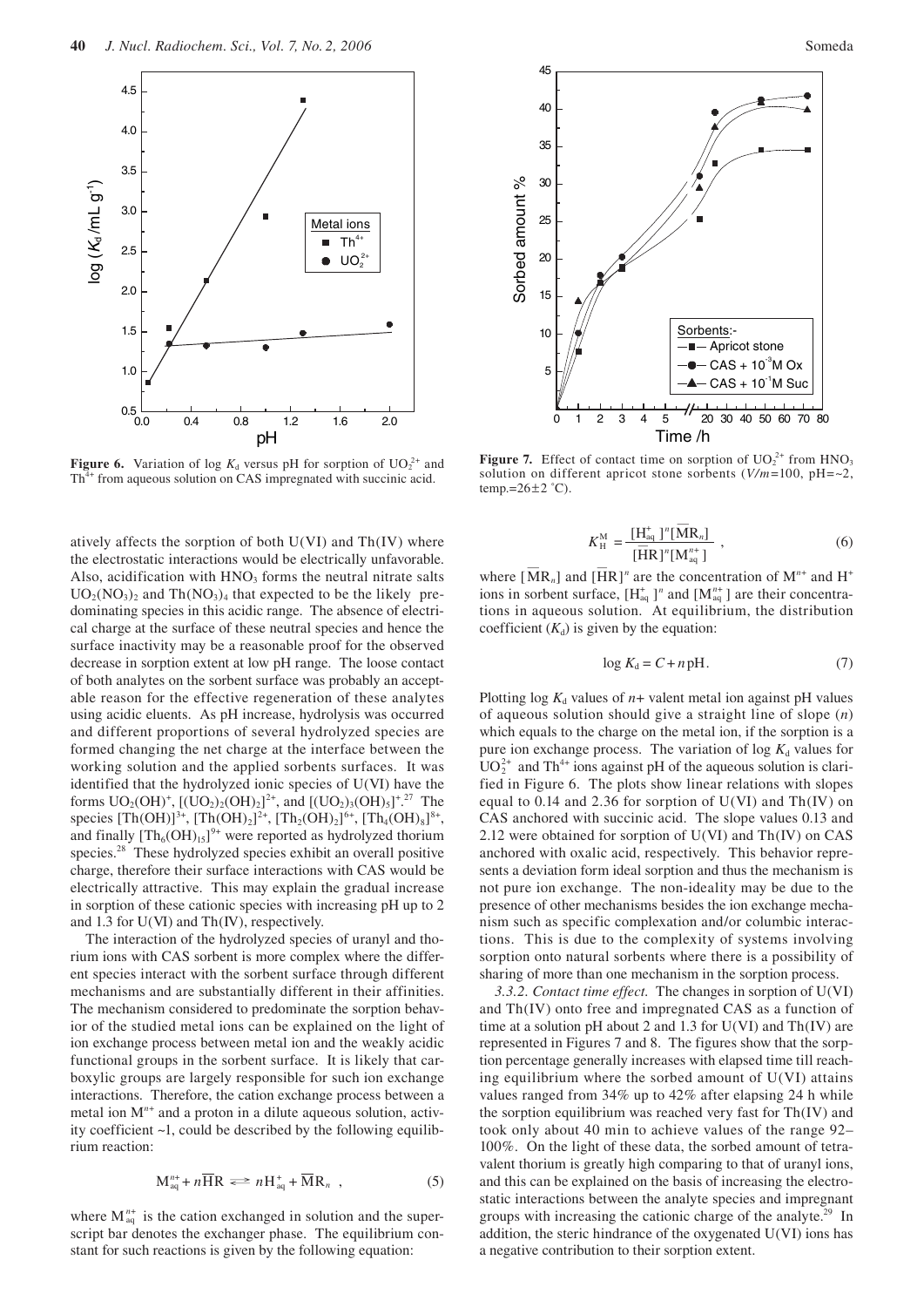

**Figure 8.** Effect of contact time on sorption of  $Th^{4+}$  from  $HNO<sub>3</sub>$ aqueous solution on different apricot stone sorbents (*V/m*=100,  $pH = -1.3$ , temp.=26 $\pm$ 2 °C).

*3.3.3. Reproducibility.* The distribution coefficient  $(K_d)$  for sorption of Th(IV) on CAS, oxalic anchored CAS, and succinic anchored CAS achieves the values 1927, 3550, and 12066 mL  $g<sup>-1</sup>$ , respectively while U(VI) ions attain the values 1007, 2718, and 1450 mL  $g<sup>-1</sup>$  for their sorption onto the same sorbents. The reproducibility of the distribution of U(VI) and Th(IV) onto CAS anchored with oxalic and succinic acids was clarified by performing four parallel series of batch experiments. The standard deviation for a single distribution coefficient determination ( $\Delta K_d$ ) was calculated using the following relation.<sup>30</sup>

$$
\Delta K_{\rm d} = \sqrt{\frac{\Sigma (K_{\rm d'} - K_{\rm d})^2}{n - 1}} \,,\tag{8}
$$

where  $K_{di}$  is the distribution coefficient for an experiment,  $K_{d'}$ is the mean value of distribution coefficients for all experiments.

$$
K_{d'} = \frac{K_{d1} + K_{d2} + K_{d3} + \cdots}{n},
$$
\n(9)

where *n* is the number of experiments carried out under the same experimental conditions.

The sorption of U(VI) and Th(IV) onto CAS impregnated with oxalic and succinic acids was classified into four categories of experiments. Each set was performed four times and one of the data revealed is represented in Table 2. The standard deviation for a single distribution coefficient determination  $(\Delta K_d)$  for sorption of U(VI) on CAS anchored with oxalic and succinic acids are 0.56 and 3.7% while that for sorption of Th(IV) are 1.98 and 0.85%, respectively. The obtained data show that  $\Delta K_d$ does not exceed 3.7% for any working system of the studied

**TABLE 2: The standard deviation for a single distribution**  coefficient determination ( $\Delta K_d$ ) for sorption of U(VI) on **CAS anchored with oxalic acid**

| Experiment<br>No. | $K_{di}$ | $K_{d'}$ - $K_{di}$ | $(K_{d'} - K_{di})^2$ | $\Delta K_{\rm d}$ |
|-------------------|----------|---------------------|-----------------------|--------------------|
|                   | 2733     | $-15$               | 225                   |                    |
|                   | 2698     | 20                  | 400                   | 15.25              |
| 3                 | 2715     | κ                   | 9                     | $\pm 0.56\%$       |
|                   | 2726     | -8                  | 64                    |                    |



**Figure 9.** The rate of  $UO_2^{2+}$  and Th<sup>4+</sup> ions sorption from solution on CAS impregnated with succinic acid.

ones and the values of deviation between the repeated experiments, under the same conditions, confirm the reproducibility of the revealed results. Hence, the change in behavior of the different impregnated CAS could not be attributed to the intrinsic irreproducibility of these row materials but may be implied to the role played with the applied impregnants.

**3.4. Sorption kinetics.** The process of mass transfer associated with sorption of metal ions from aqueous solution by porous sorbents occurs via three consecutive steps of bulk, film, and intraparticle transport and the predominant rate of sorption is determined by one of these steps. To determine which of these processes is the rate controlling step, the sorption data were plotted as a function of the square root of contact time, Figure 9. The plots clarify that the initial sorption step is relatively high for  $Th(IV)$  ions where more than 85% are already sorbed within 10 min, while the rate of U(VI) sorption is relatively low. Also, the figure implies two distinguishable sorption stages. The first one may be related to the sorption of metal ions, at phase boundaries, to sorbent surface while that remaining in bulk solution are directed to sorbent-liquid interface under the influence of concentration gradient forces. $31$  At the second stage, the sorbed molecules diffuse into the pores of sorbent surface.

From a diffusion point of view, these multistage sorption processes reflect that the rate of sorption of both ions is not purely controlled by a certain one diffusion mechanism where external mass transfer and intraparticle diffusions are sharing in the rate controlling step. The relative sorption rate constant  $(K_{\rm src}, \text{mg g}^{-1}\text{min}^{-0.5})$ , that is characteristic to the rate of sorption under the working conditions, was graphically determined from the plots given in Figure 9 and found to have the values  $8.03 \times 10^{-6}$  and  $4.67 \times 10^{-8}$  mg g<sup>-1</sup>min<sup>-0.5</sup> for Th(IV) and U(VI), respectively. This significant difference in the rate values indicates that different interaction mechanisms are taking place between the two ions and the sorbent surface during sorption process. The rapid rate of sorption of Th(IV) may be ascribed to that the anchored sorbents have high retainability to Th(IV) ions that easily sorbed and quickly diffused into the pores of sorbent, and thus sorption of Th(IV) is suggested to be controlled by their transport from bulk solution to sorbent surface. On other hand, the low rate of  $U(VI)$  sorption can be considered as an indication that intraparticle diffusion, i.e. transport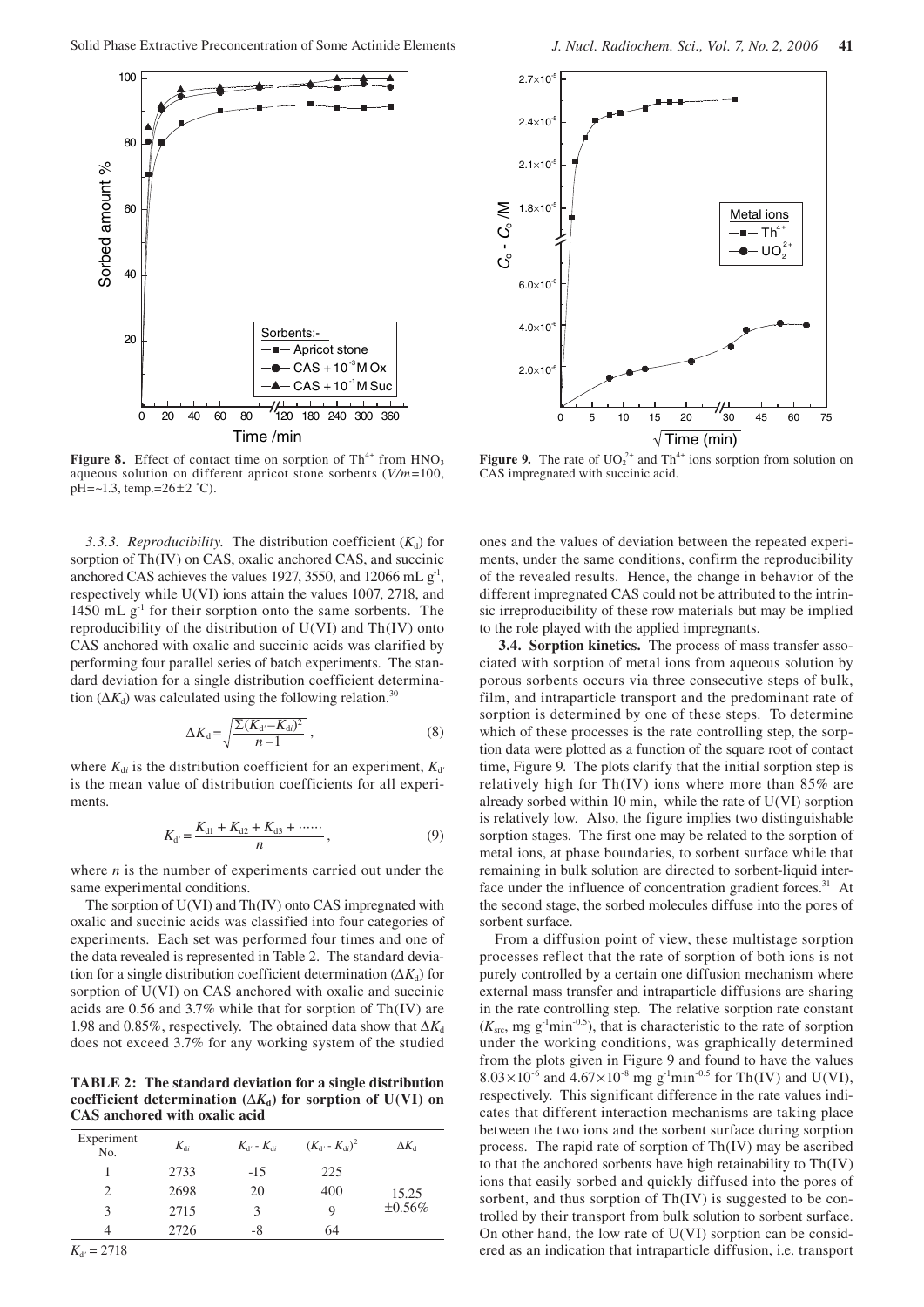**TABLE 3: Sorption capacities of impregnated CAS sorbents for U(VI) and Th (IV)**

|           | Sorption capacity /mg $g^{-1}$ |                                  |  |
|-----------|--------------------------------|----------------------------------|--|
| Metal ion | Oxalic acid<br>impregnated CAS | Succinic acid<br>impregnated CAS |  |
| U(VI)     | 2.39                           | 2.30                             |  |
| Th (IV)   | 8 47                           | 9.18                             |  |

of metal ions from the exterior surface of sorbent to the interior sites is possibly the sorption rate controlling step.

**3.5. Sorption capacity.** The metal sorption capacity of anchored CAS sorbent for the analytes of interest was individually determine via batch operation mode and data are given in Table 3. The data clarifies that impregnated CAS exhibited a higher sorption affinity to Th(IV) rather for U(VI). Comparing with other reported data, the capacity of carboxylic acids impregnated CAS is higher than that of 5,7-dichloroquinoline-8-ol supported on naphthalene  $(1.88 \text{ mg g}^{-1})^{32}$  and similar to that of benzophenone supported on poly acrylonitrile  $(2.34 \text{ mg g}^{-1})^{33}$ Other compounds as diarylazobisphenol modified activated carbon<sup>24</sup> and Amberlite XAD4 functionalized with succinic  $acid<sup>12</sup>$  were reported to have higher sorption capacity values. The high sorption capacities of such compounds for U(VI) may be referred to the technique applied to impregnate the solid support with the chelate.

One of the promising findings noticed in the successive sorption of uranyl ions on the applied anchored sorbents is the great enhancement in sorption extent during reloading processes. It was found out that, uranyl ions were weakly sorbed in the first run where their sorbed amount reached only about 39%. By subjection in consecutive runs, the sorbed amount was highly promoted to 96% and the sorbent retainability still constant up to five runs, Figure 10. This promotion, in sorption extent, may be referred to that the firstly sorbed uranyl ions may serve as a surface moderator for the further sorption runs. This modification can be highlighted through the following proposed sorption scheme.



Uranyl ions seem to behave as rather like divalent and accordingly they readily form complexes with O-donor ligands. Due to the presence of empty f-orbitals, the O=U=O groups are linear in all cases and coordination of a further 4, 5, and 6 ligands is possible in equatorial plane. $34$  These ligands laying the plane may be neutral molecules or bidentate anions. Since there are empty f-orbitals and lone pairs of electrons in oxygen atoms of uranyl molecules, these pairs can be donated to form a shared bond between the sorbed uranyl ions and other free species in bulk solution. Hence, this type of surface complexation or chelation interactions probable plays an important role in increasing the sorbed amount in the consecutive runs. Also considering the former scheme, one can expect a formation of hydrogen bonding, between H-atom in the hydrolyzed species and O-atom in uranyl molecules, would occur and this increase the contribution of hydrogen bonding in enhancing the sorption extent.

**3.6. Desorption studies.** The recovery of U(VI) and Th(IV) from loaded sorbents was checked using distilled water and different concentrations of nitric acid as eluants and data obtained are given in Figures 11, 12, and 13. The desorption of



**Figure 10.** Comparison of sorption capacity of different apricot stone sorbents for  $UO_2^{2+}$  ions.



Figure 11. Desorption of Th<sup>4+</sup> from different loaded apricot stone sorbents using  $0.5$  M HNO<sub>3</sub>.

loaded thorium ions from CAS was very fast with using 0.5 M  $HNO<sub>3</sub>$  as an eluant and it took only about 1 h to reach equilibrium, Figure 11. In contrast,  $H_2O$  slightly eluted Th(IV) ions from the applied solid matrix, Figure 12. The description of desorption behavior of U(VI) ions is depicted in Figure 13. The plots show that U(VI) is highly eluted with using 1 M nitric acid and equilibrium was achieved after 24 h of contact. These performances reflect the potential recovery of the studied analytes using acidic eluants and verify the reusability of the proposed CAS sorbent.

## **4. Conclusion**

Carbonized apricot stone (CAS) anchored with oxalic and succinic acids is effectively used as a sorbent for preconcentration of U(VI) and Th(IV) from slightly acidic aqueous solutions. The analytical data confirm that the sorption of both analytes increases with rising pH value of the aqueous solution